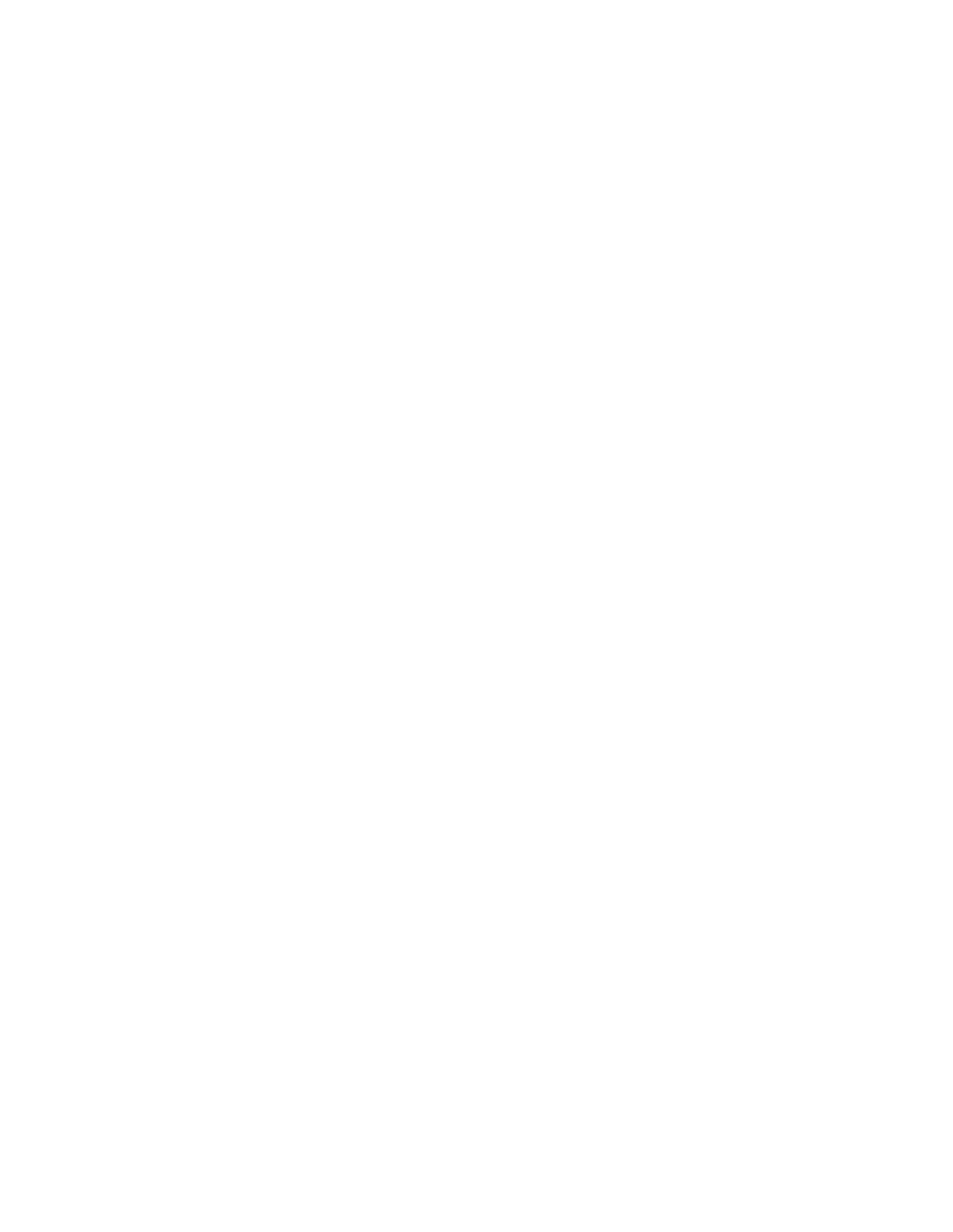

#### **NOTICE OF ANNUAL MEETING OF UNITHOLDERS**

### **THURSDAY, JULY 7, 2022**

Romspen Mortgage Investment Fund (the "**Fund**") is conducting an online-only annual meeting of unitholders on Thursday, July 7, 2022, at 10 a.m. Eastern Time. Registered unitholders and duly appointed proxyholders can attend the meeting online at https://meetnow.global/MPMGNDH where they can participate, vote, or submit questions during the meeting's live video webcast. The purposes of the meeting are:

- (a) TO RECEIVE the annual financial statements of the Fund for the year ended December 31, 2021, together with the report of the auditors on such financial statements;
- (b) TO APPROVE the appointment of KPMG LLP as auditors of the Fund for the ensuing year and the authority of the trustees of the Fund to fix their remuneration;
- (c) TO ELECT Arthur Resnick as a trustee of the Fund for the ensuing year; and
- (d) TO TRANSACT such other business as may properly come before the meeting or any adjournment of the meeting.

#### **This Notice of Meeting replaces the notice of meeting dated June 1, 2022.**

DATED at Toronto, June 15, 2022.

By order of the trustees of the Fund

"Sheldon Esbin"

#### **SHELDON ESBIN**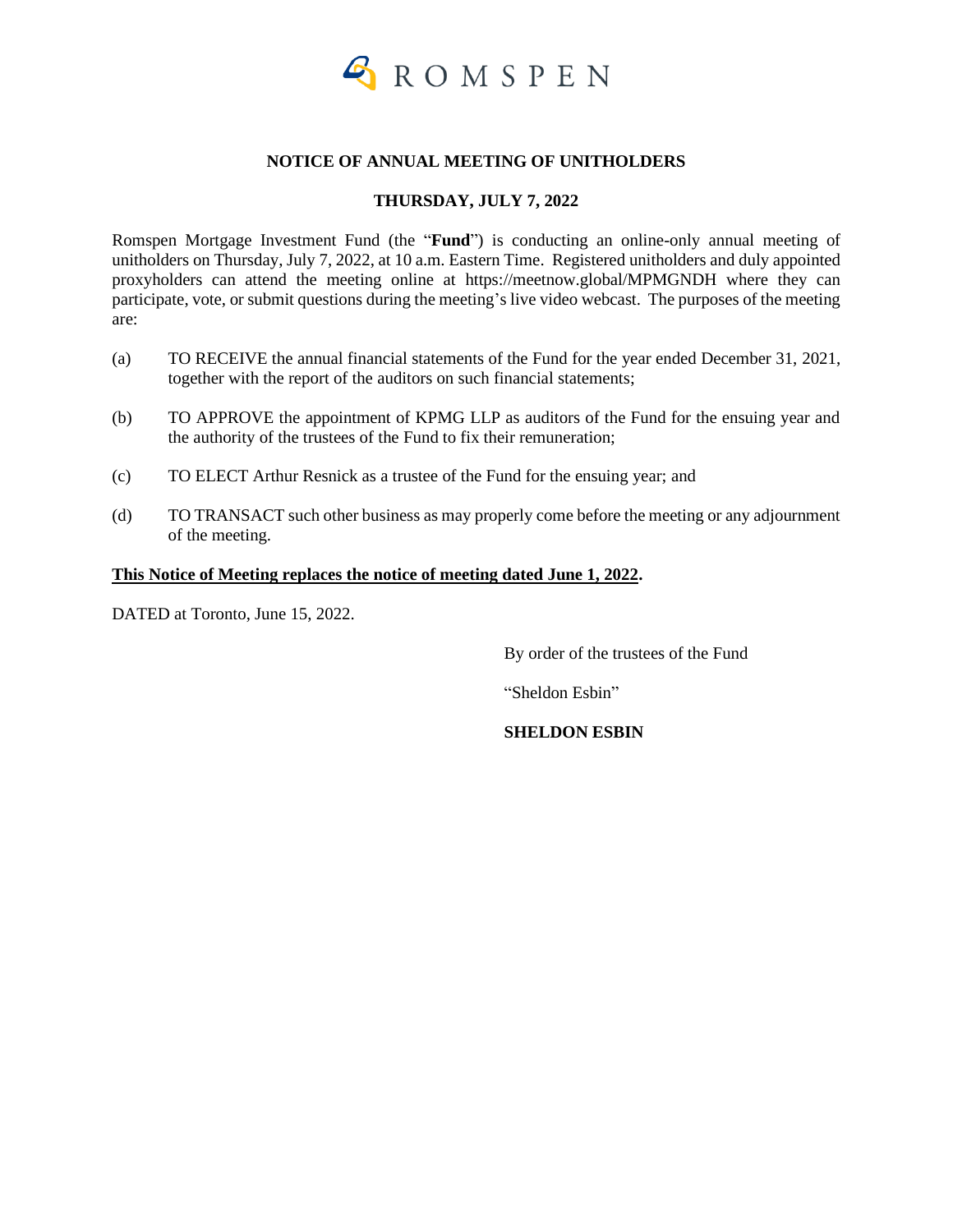#### **TRUSTEE INFORMATION CIRCULAR**

### **SOLICITATION OF PROXIES IN CONNECTION WITH ANNUAL MEETING OF UNITHOLDERS TO BE HELD ON JULY 7, 2022**

**This information circular ("Circular") updates and replaces in its entirety the information circular dated June 1, 2022, and is furnished in connection with the solicitation of proxies by or on behalf of the trustees ("Trustees") of the Romspen Mortgage Investment Fund (the "Fund") for use at the online-only annual meeting ("Meeting") of unitholders ("Unitholders") of the Fund, to be held on July 7, 2022, at 10:00 a.m. (Toronto time) via live video webcast at**  https://meetnow.global/MPMGNDH**, and at all adjournments thereof.** The solicitation will be made primarily by email and mail, but proxies may also be solicited by telephone or other electronic means by employees of the Fund or its agent, or by the Trustees. The costs of solicitation will be borne by the Fund.

The information contained in this Circular is given as at May 10, 2022, unless otherwise indicated.

#### **Important: If you have already received a proxy or control number for the meeting previously scheduled for June 23, 2022, do not use them. You must use the new proxy and the new Control Number.**

#### **PARTICIPATING IN THE MEETING**

The Meeting will be hosted online by way of a live video webcast. In line with our commitment to take all prudent precautions to ensure the health and well-being of all stakeholders, unitholders will not be able to attend the Meeting in person. A summary of the information that Unitholders will need to attend the online Meeting is provided below. The Meeting will begin at 10 a.m. (Toronto time) on July 7, 2022.

Registered holders ("**Registered Unitholders**") of Class A Units ("**Units**") that have a 15-digit control number, along with duly appointed proxyholders who were assigned an Invite Code by Computershare Investor Services Inc. ("**Computershare**") (see details under the heading "Appointment of Proxies"), will be able to vote and submit questions during the Meeting. To do so, please go to https://meetnow.global/MPMGNDH prior to the start of the Meeting to login. Click on "**join meeting now**" and enter your 15-digit Control Number or Invite Code.

Other interested parties may attend the Meeting as guests and may login by clicking on "Guest" and completing the online form. Guests will be able to listen to the Meeting but are not able to vote or submit questions.

If you are using a 15-digit control number to login to the online Meeting and you accept the terms and conditions, you will be revoking all previously submitted proxies. However, in such a case, you will be provided the opportunity to vote by ballot on the matters put forth at the Meeting. If you DO NOT wish to revoke all previously submitted proxies, do not complete the online ballot.

If you are eligible to vote at the Meeting, it is important that you are connected to the internet at all times during the Meeting in order to vote when balloting commences. It is your responsibility to ensure connectivity for the duration of the Meeting.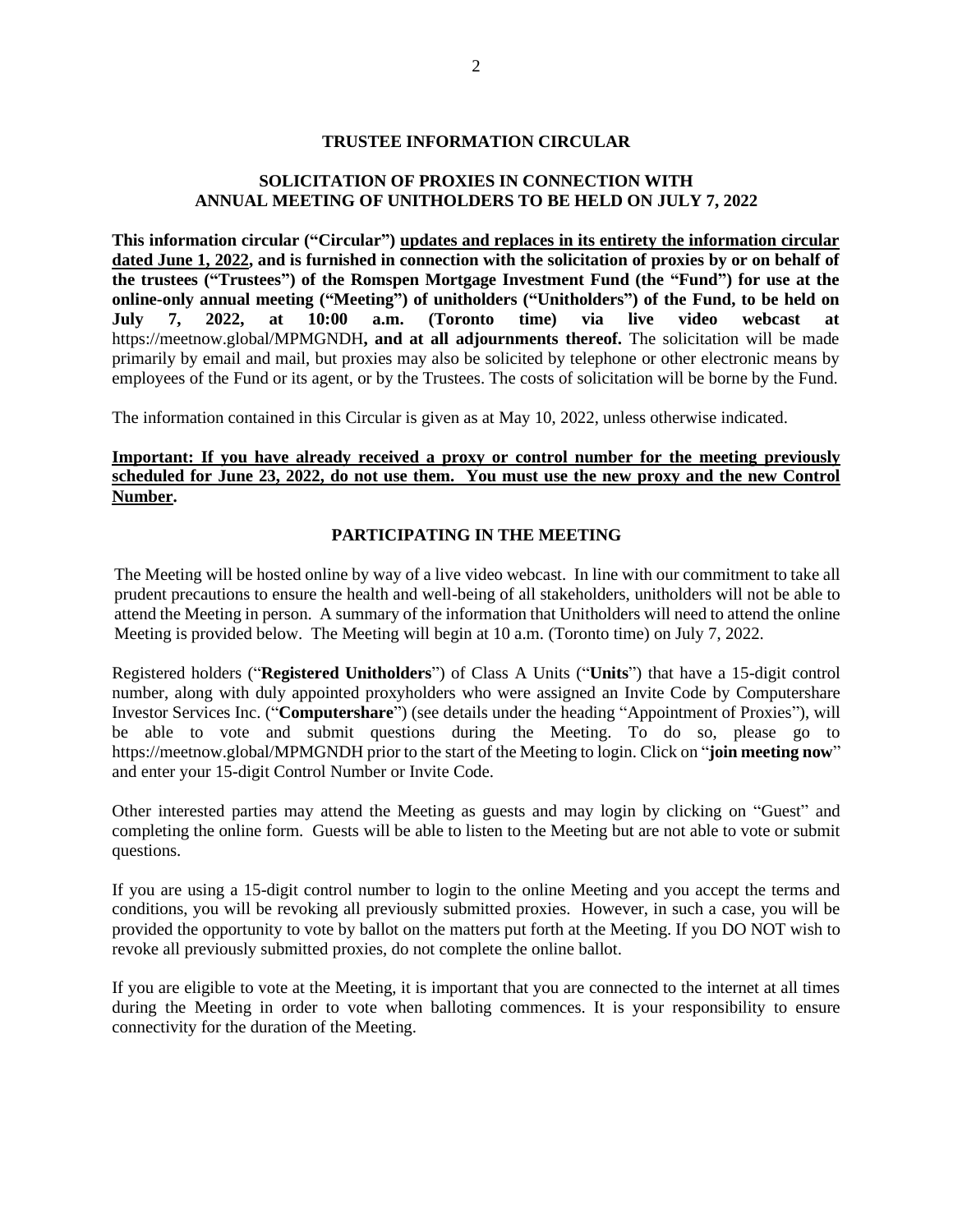Registered Unitholders, or their proxyholders, are permitted to attend, speak at and vote on all matters that may properly come before the Meeting. Registered Unitholders and duly appointed proxyholders can participate in the meeting by going to https://meetnow.global/MPMGNDH, clicking **"join meeting now"** and entering a Control Number or Invite Code before the start of the Meeting.

- o Registered Unitholders The 15-digit control number is located on the form of proxy or in the email notification you.
- $\circ$  Duly appointed proxyholders Computershare will provide the proxyholder with an Invite Code after the voting deadline has passed.

Voting at the Meeting will only be available for Registered Unitholders and their duly appointed proxyholders. Each Unit held entitles the holder to one vote.

**It is important that you are connected to the internet at all times during the Meeting in order to vote when balloting commences.**

**In order to participate online, Unitholders must have a valid 15-digit control number and proxyholders must have received an email from Computershare containing an Invite Code.** 

## **APPOINTMENT OF PROXIES**

The persons named in the enclosed form of proxy are Trustees. In the alternative, if a Unitholder wishes to appoint someone other than the Trustees, they have the right to appoint a third party, who need not be a Unitholder, to represent the Unitholder at the online Meeting.

Unitholders who wish to appoint a third-party proxyholder to represent them at the online meeting **must submit their proxy prior to registering your proxyholder. Registering your proxyholder is an additional step once you have submitted your proxy. Failure to register the proxyholder will result in the proxyholder not receiving an Invite Code to participate in the Meeting.** To register a proxyholder, Unitholders MUST visit **http://www.computershare.com/Romspen** by 5:00 p.m. (Toronto time) on July 5, 2022, and provide Computershare with their proxyholder's contact information, so that Computershare may provide the proxyholder with an Invite Code via email. **Important: If you had already appointed and registered a third-party proxyholder with your old proxy/control number, you will need to appoint and register them again using the new proxy/control number provided to you.**

Proxies may also be returned to the offices of Computershare Investor Services Inc. in person, by mail or courier at:  $8<sup>th</sup>$  Floor, 100 University Avenue, Toronto, ON M5J 2Y1. Proxies must be deposited with Computershare by no later than 5:00 p.m. (Toronto time) July 5, 2022, or, if the Meeting is adjourned or postponed, no later than 48 hours (excluding Saturdays, Sundays and statutory holidays) before the commencement of such adjourned or postponed meeting.

If a Unitholder who has submitted a proxy attends the Meeting via the webcast and has accepted the terms and conditions when entering the Meeting online, any votes cast by such Unitholder on a ballot will be counted, and the submitted proxy will be disregarded.

#### **Without an Invite Code, proxyholders will not be able to vote at the Meeting.**

On any ballot that may be called for, the persons designated in the enclosed form of proxy will vote for or withhold from voting in accordance with instructions of the Unitholder indicated on the proxy. **In the**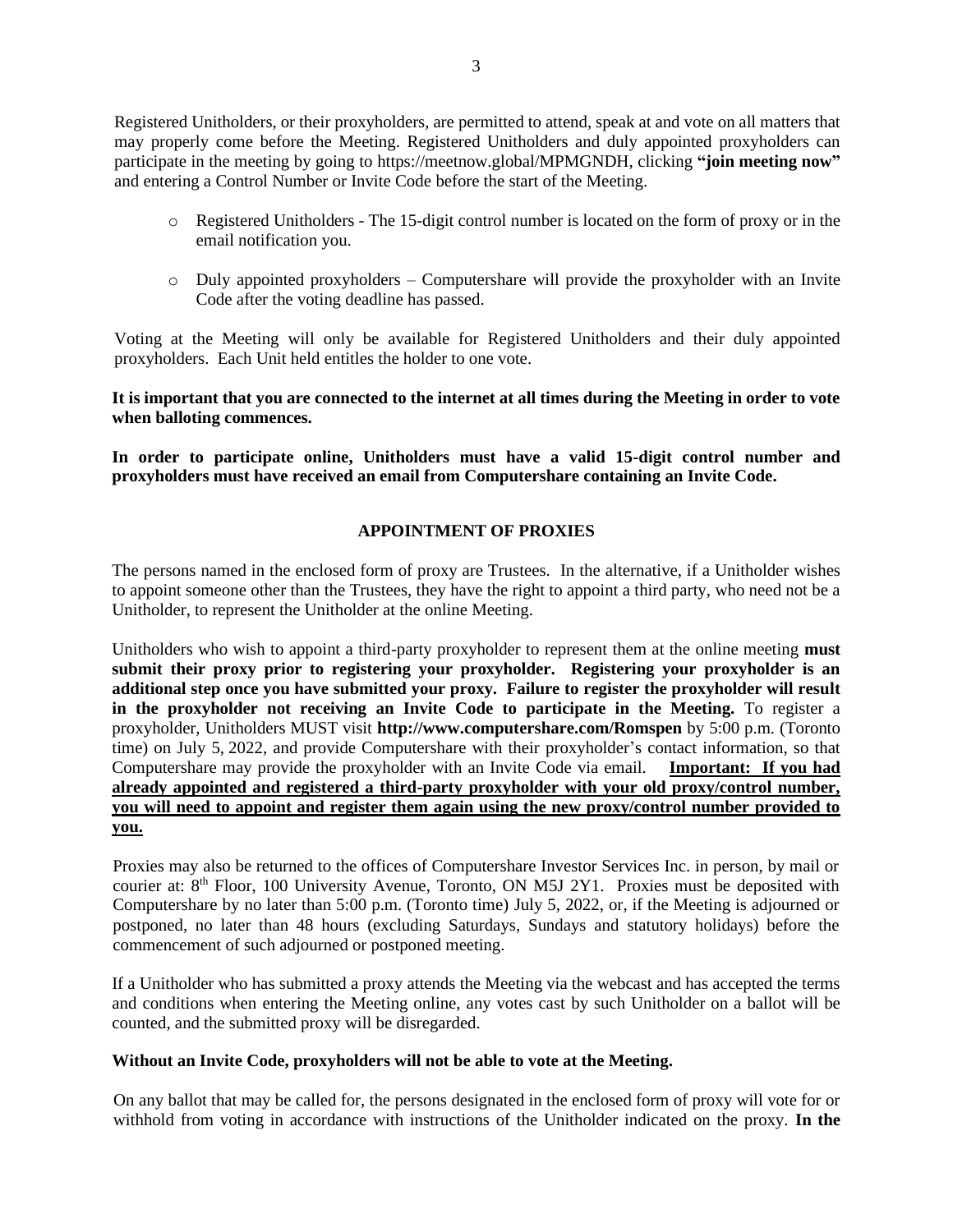**absence of instructions with respect to a particular resolution, the Units will be voted in favour of the resolution as indicated under the appropriate heading in this Circular (if the Trustees have been appointed), or as the proxyholder may choose (if a third party has been appointed). The enclosed form of proxy confers discretionary authority with respect to amendments or variations to the matters identified in the notice of Meeting and other matters which may properly come before the Meeting.** The Trustees are not aware of amendments, variations or other matters to come before the Meeting.

#### **VOTING UNITS AND PRINCIPAL HOLDERS THEREOF**

On May 10, 2022, the Fund had a total of 284,324,961 Units outstanding. All Unitholders of record at the close of business on May 10, 2022, the record date established for notice of the Meeting, will be entitled to vote at the Meeting, or any adjournment thereof, either in person (online) or by proxy.

To the best of the knowledge of the Trustees, no person beneficially owns, directly or indirectly, or exercises control or direction over, Units carrying more than 10% of the votes attached to all Units.

## **MATTERS TO BE ACTED ON AT THE MEETING**

#### **Appointment of Auditors**

*Services Performed*

The persons named in the enclosed form of proxy intend to vote in favour of the resolution appointing KPMG LLP as auditors of the Fund to hold office until the next annual meeting of Unitholders or until their successors are appointed, and authorizing the Trustees to fix the remuneration of the auditors, unless the Unitholder who has given the proxy has directed that the Units represented thereby be withheld from voting in respect of the appointment of auditors.

KPMG LLP is the principal external auditor of the Fund and has served in that capacity since January 17, 2007. From time to time, KPMG LLP also provides non-audit services to the Fund. It is the policy of the Trustees to pre-approve audit and audit-related services as well as non-audit services and to consider whether the provision of services other than audit services is compatible with maintaining the auditors' independence. The following table sets forth estimated fees and taxes billed by KPMG LLP to the Fund for the fiscal year ended December 31, 2021 (dollar amounts in thousands):

| 50.700011077           |       |
|------------------------|-------|
| Audit fees             | \$339 |
| Audit-related fees     |       |
| Tax and other services | \$39  |
| Total fees             |       |

"Audit fees" means billings for professional services rendered by the Fund's external auditor for the audit and review of the Fund's financial statements or services that are normally provided by the external auditors in connection with statutory and regulatory filings or engagements. Fees are allocated as they relate to the most recent auditor's opinion (not the Fund's fiscal year). "Audit-related fees" means billings for assurance and related services that are reasonably related to performance of the audit or review of the Fund's financial statements, but not reported as audit fees. More specifically, these services would include, among others, non-attest internal control reviews, attest services that are not required by statute or regulation and consultations concerning financial accounting and reporting standards. Fees are typically allocated on an annual basis coinciding with the Fund's fiscal year. "Tax and other services" means billings for professional services for tax compliance, tax advice, tax planning, and fees not meeting the other fee classifications. Fees are typically captured allocated on an annual basis coinciding with the Fund's fiscal year.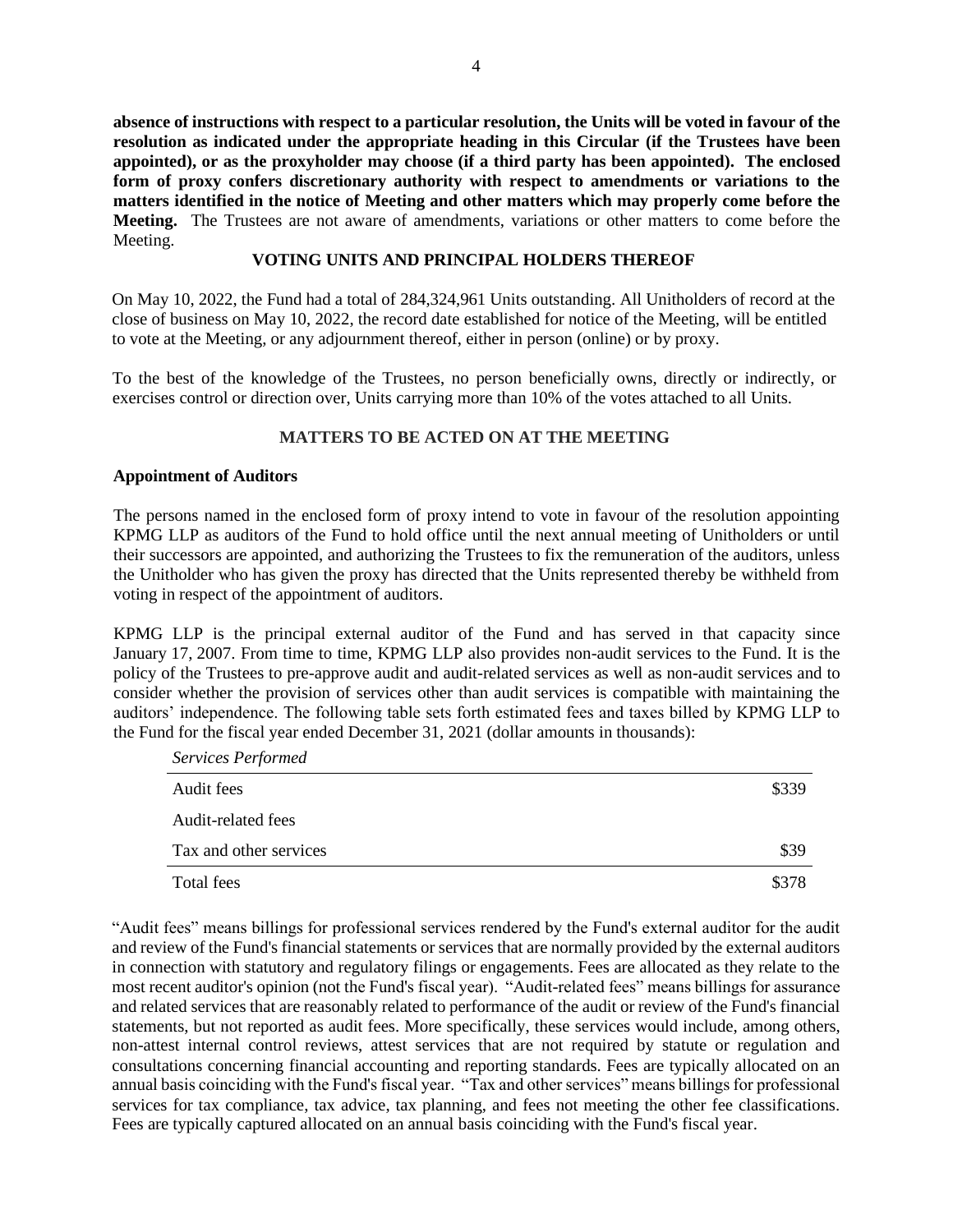#### **TRUSTEES**

#### **Number of Trustees**

The declaration of trust of the Fund dated May 20, 2005, as amended (the "**Declaration of Trust**"), provides that there shall be a minimum of 3 and a maximum of 5 Trustees. At present, the Fund has 4 Trustees.

#### **Appointment of Trustees**

In accordance with the Declaration of Trust, Romspen Investment Corporation (the "**Mortgage Manager**") has the right to appoint 3 Trustees. The Mortgage Manager has delivered written notice to the Fund that its three appointees are Sheldon Esbin, Wesley Roitman and Mark Hilson (the "**Mortgage Manager Trustees**").

It is the intention of the persons named in the enclosed form of proxy for use at the Meeting (in the event that authority is not withheld) to vote in favour of the election of Arthur Resnick as a Trustee, to hold office until the close of the annual meeting of Unitholders in 2023 or until his successor is duly elected or appointed in accordance with the Declaration of Trust. The following table sets forth the name of the person proposed to be nominated for election as a Trustee, his positions and offices currently held with the Fund, his principal occupation or employment, the year he became a Trustee, and the approximate number of Units beneficially owned, directly or indirectly, or over which control or direction is exercised by him at the date of this Circular.

| <b>Arthur Resnick</b>  |          | Arthur Resnick is the co-founder of the Mortgage Manager.           |
|------------------------|----------|---------------------------------------------------------------------|
| Toronto, Ontario       |          |                                                                     |
|                        |          | Mr. Resnick practiced with the law firm of Spencer Romberg          |
| Units Held:            |          | specializing in real estate and mortgage law from the time he was   |
| Directly/Indirectly:   | $\theta$ | admitted to the Ontario bar in 1969. Mr. Resnick has a Bachelor     |
| Control and Direction: |          | $1,066,042$ of Commerce degree from the University of Toronto and a |
| TOTAL:                 |          | 1,066,042   Bachelor of Law degree from Osgoode Hall Law School.    |
|                        |          |                                                                     |
|                        |          | Mr. Resnick has been a Trustee since the Fund's inception on        |
|                        |          | May 20, 2005.                                                       |

The following table sets out certain information with respect to the persons appointed as Mortgage Manager Trustees, including the number of Units owned directly, indirectly or over which control or direction was exercised as at the date of this Circular.

| <b>Sheldon Esbin</b><br>Toronto, Ontario                                | Sheldon Esbin is the co-founder of the Mortgage Manager.                                                                                                                                                                                                                                                                                                                                                                                                                |
|-------------------------------------------------------------------------|-------------------------------------------------------------------------------------------------------------------------------------------------------------------------------------------------------------------------------------------------------------------------------------------------------------------------------------------------------------------------------------------------------------------------------------------------------------------------|
| Units Held:<br>Directly/Indirectly:<br>Control and Direction:<br>TOTAL: | Prior to founding the Mortgage Manager, Mr. Esbin practiced law<br>for 26 years at Spencer Romberg during which time he also<br>280,754 lectured, served on professional boards and authored numerous<br>2,672,782 legal articles. Mr. Esbin graduated from Osgoode Hall Law<br>2,953,536 School in 1964 and was called to the Ontario Bar in 1966, with<br>Honours (Law Society prize).<br>Mr. Esbin has been a Trustee since the Fund's inception<br>on May 20, 2005. |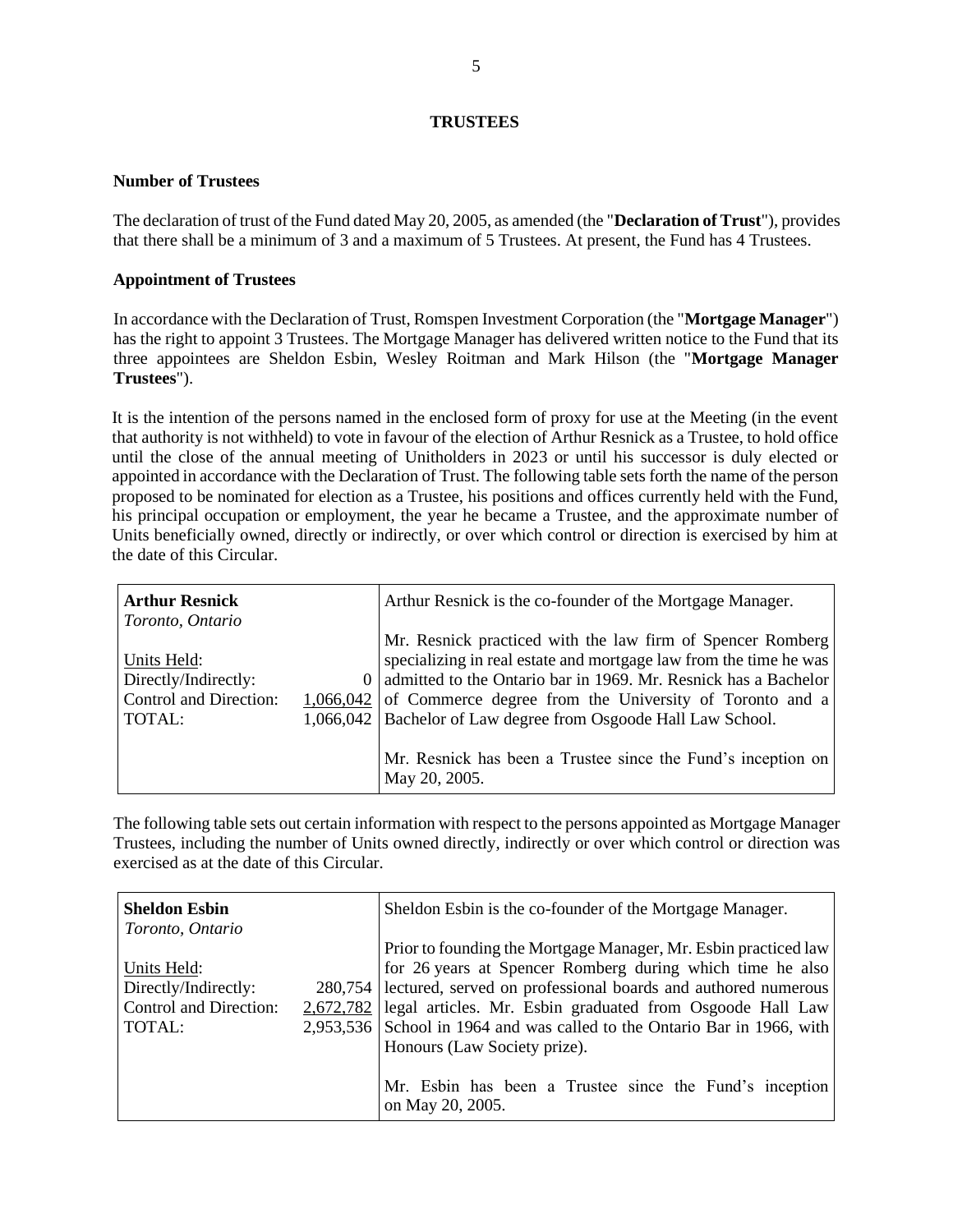| <b>Mark Hilson</b><br>Toronto, Ontario                                                                    | Mark Hilson is a Managing General Partner of the Mortgage<br>Manager and oversees the Fund's overall operations.                                                                                                                                                                                                                                                                                                                                      |
|-----------------------------------------------------------------------------------------------------------|-------------------------------------------------------------------------------------------------------------------------------------------------------------------------------------------------------------------------------------------------------------------------------------------------------------------------------------------------------------------------------------------------------------------------------------------------------|
| Units Held:<br>Directly/Indirectly:<br>100,334<br>Control and Direction: 1,316,492<br>TOTAL:<br>1,416,826 | Previously, Mr. Hilson worked at Onex Corporation for 22 years<br>where he was a Managing Director. Prior to joining Onex, Mr.<br>Hilson was an Associate in the Mergers and Acquisitions Group<br>at Merrill Lynch and a Brand Manager at Procter & Gamble. Mr.<br>Hilson has an M.B.A. (George F. Baker Scholar) from the<br>Harvard Graduate School of Business Administration and an<br>H.B.B.A. (Gold Medalist) from Wilfrid Laurier University. |
|                                                                                                           | Mr. Hilson has been a Trustee since May 29, 2008.                                                                                                                                                                                                                                                                                                                                                                                                     |
| <b>Wesley Roitman</b><br>Toronto, Ontario                                                                 | Wesley Roitman is a Managing General Partner of the Mortgage<br>Manager and oversees the Fund's overall operations.                                                                                                                                                                                                                                                                                                                                   |
| Units Held:<br>Directly/Indirectly:<br>137,963<br>Control and Direction: 1,572,528<br>TOTAL:<br>1,710,491 | Previously, Mr. Roitman was General Partner of St. Aubyn's<br>Partnership and prior to this he was Executive Vice President and<br>Chief Operating Officer of Northern Financial Corporation. From<br>1996 to 1999 Mr. Roitman was Chief Financial Officer of PSINet<br>Limited, a large international internet service provider. Mr.<br>Roitman has a Bachelor of Science in Mathematics and Actuarial<br>Science from the University of Toronto.    |
|                                                                                                           | Mr. Roitman has been a Trustee since the Fund's inception on<br>May 20, 2005.                                                                                                                                                                                                                                                                                                                                                                         |

#### **RELATED PARTY TRANSACTIONS**

Transactions with related parties are in the normal course of business for the Fund and are recorded at fair market value as established and agreed to by the related parties.

The Fund is the sole limited partner of the Romspen Mortgage Limited Partnership (the "**Limited Partnership**") and, indirectly, the largest limited partner of TIG Romspen US Master Mortgage LP (the "**US Master Partnership**") and conducts its lending activities primarily through the Limited Partnership and the US Master Partnership. The Mortgage Manager and its related entities are the Limited Partnership's and the US Master Partnership's mortgage managers, and act as the primary loan originators for the partnerships. The Mortgage Manager also acts as the administrator of the Fund's affairs.

The Fund has the following material agreements or arrangements in place with related parties (dollar amounts in thousands):

• Mark Hilson and Wesley Roitman are indirect owners of the Mortgage Manager. Under various agreements, the Mortgage Manager and its related entities manage mortgage origination for the Limited Partnership and the US Master Partnership, and the Mortgage Manager provides capital raising services to the Fund. The Mortgage Manager and its related entities receive fees totalling 1.0% per annum, calculated daily and payable monthly, of the principal balance of all mortgage investments and the fair market value of all other non-mortgage investments. For the year ended December 31, 2021, the total amount was \$28,942.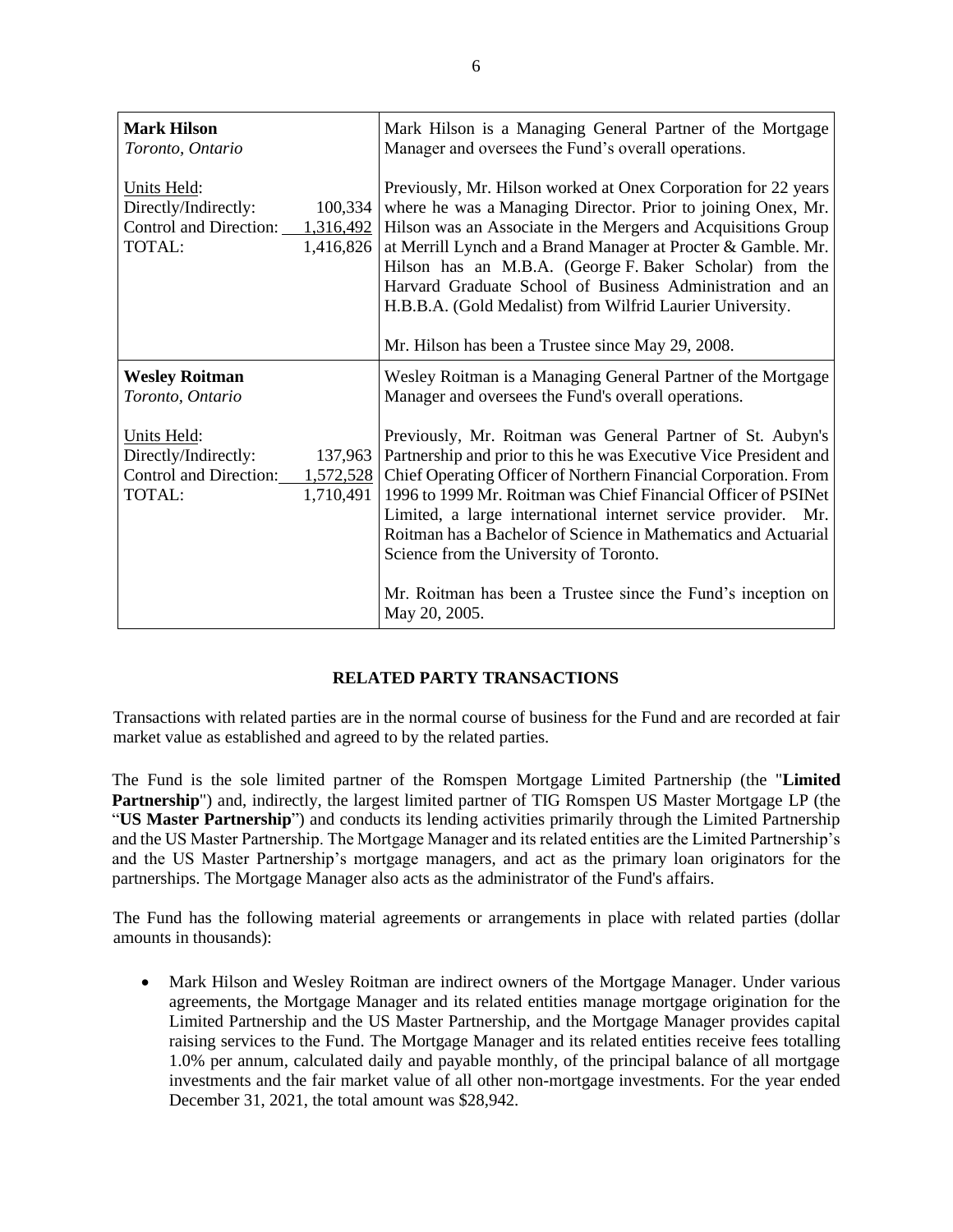- The Mortgage Manager and related entities also receive certain fees directly from borrowers, generated from mortgage investments as follows: all lender, broker, origination, commitment, renewal, extension, discharge, participation, insufficient funds and administration fees generated on mortgages. For the year ended December 31, 2021, this amount was \$42,210.
- Some mortgages are syndicated or participated in with other investors, which may include members of the management of the Mortgage Manager, Trustees of the Fund, and the Mortgage Manager. The partnerships' interests in such mortgages rank equally with, or in priority to, other syndicate members or participants as to receipt of principal and income.
- For the year ended December 31, 2021, the Partnership had one (1) investment outstanding with an original cost of \$49,222 including no accrued interest and fair value of \$28,335 due from mortgagors in which members of management of the Mortgage Manager own non-controlling equity interests.
- Included in accounts payable and accrued liabilities of the Fund and the Partnership is an amount of \$141 payable to the Mortgage Manager.

#### **OTHER BUSINESS**

The Trustees know of no matter to come before the Meeting other than the matters referred to in the accompanying Notice of Meeting.

## **ADDITIONAL INFORMATION**

Copies of the Fund's consolidated financial statements for the financial year ended December 31, 2021, together with a report of the auditors thereon, are enclosed with this Circular. Additional copies of this Circular or the Fund's financial statements are available on request by writing to the Fund at its head office or through the Fund website at: www.romspen.com.

## **TRUSTEES' APPROVAL**

The contents of this Circular and the sending of this Circular to Unitholders, each Trustee, to the auditors of the Fund and to the appropriate regulatory agencies, have been approved by the Trustees.

DATED as of June 15, 2022.

By order of the Trustees of the Fund

"Sheldon Esbin"

**SHELDON ESBIN** Chairman